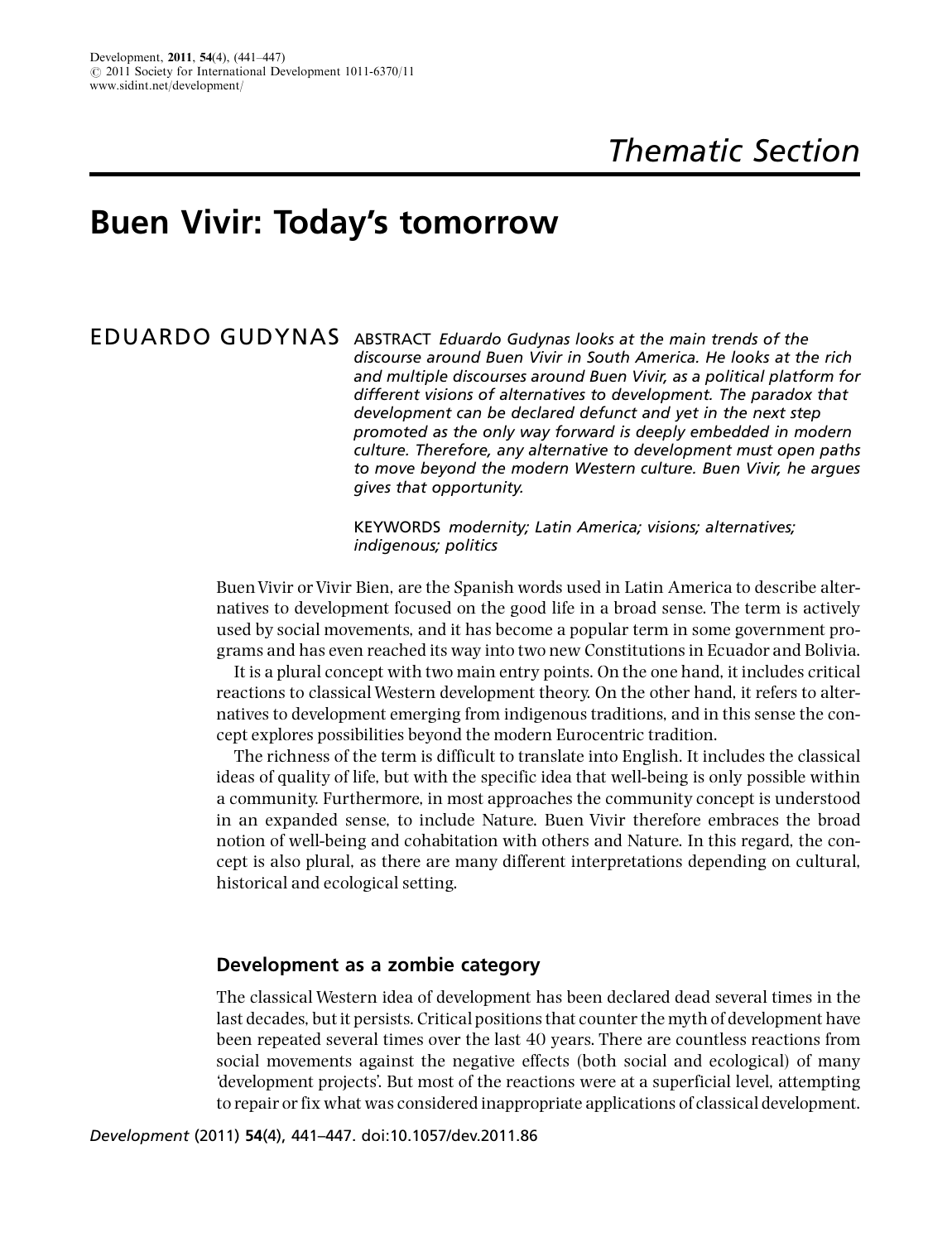# Development 54(4): Thematic Section

This resulted in Western development being declared deceased and then at the same time being resuscitated. It became a zombie concept, dead and alive at the same time. Even the recent global economic and financial crisis did not offer a clear solution, but a deepening of this paradox. While many industrialized countries are sunk in a deep multidimensional crisis, their main discussion is still at the level of the financial and instrumental levels. While a series of socialist, progressive or new left governments are found in the Global South (ranging from China and Vietnam, to Brazil and Venezuela), they present themselves as emerging economies that defend classical growth strategies, some exporting cheap goods, others trading natural resources.

The paradox that development can be declared defunct and yet in the next step promoted as the only way forward is deeply embedded in modern culture. Therefore, any alternative to development must open paths to move beyond the modern Western culture. Buen Vivir gives that opportunity.

# Buen Vivir emerges in South America

Early formulations of the Buen Vivir emerged in reaction to classical development strategies, either due to its negative social or environmental impacts, or the debatable economic effects. Many critiques highlighted the shortcomings and negative impacts of development projects implemented by governments and multilateral development banks in Latin America in the last decades. In the early 2000s, it was clear that instrumental fixes or economic compensation to balance the negative effects of current development strategies, were inadequate, and the classical development idea had to be abandoned.

That approach resembles the post-development questioning, along the line of Arturo Escobar's (1992) key distinction between 'alternative developments' and 'alternatives to development'. Although most of the early formulations of the Buen Vivir were produced independently of those post-development questions, there are strong similarities, because they represent a radical de-

442 construction of the cultural base of development,

its legitimating discourses, its applications and institutional frameworks.

Such radical questioning was possible within several indigenous traditions in South America, which culturally lacked concepts like development or progress. The contribution of indigenous knowledge to BuenVivir therefore continues to be a critical thread.

One of the most well-known approaches to Buen Vivir is the Ecuadorian concept of sumak kawsay, the kichwa wording for a fullness life in a community, together with other persons and Nature. More or less at the same time that sumak kawsay become spoken about in Ecuador in Bolivia a similar aymara concept of s*uma qamaña* emerged.

These concepts received widespread attention, and in a short period of time received broad social, cultural and political support. They offered valuable pathways to overcome the obsession with the word'development', and explore alternatives within a pluricultural setting.

# Constitutional adoption of Buen Vivir, Vivir Bien

This growing consensus ended in the incorporation of the ideas of BuenVivir in the new Constitutions of Ecuador (approved in 2008) and Bolivia (approved in 2009). Both cases were part of a political process that started, first with a reaction to the neo-liberal market reforms in the late 1990s and early 2000s (which included a strong critique of classical development strategies), and second, with the election of governments of the Latin American new left or progressism, that allowed the expression of indigenous knowledge and traditions that were oppressed, minimized or subordinated over centuries.

Nevertheless, the concept was handled in quite different ways in these two constitutions. In the Bolivian case, is presented in Spanish as 'Vivir Bien', and is included in the section devoted to the ethical and moral principles describing the values, ends and objectives of the State. The approach is multicultural, and Vivir Bien is referred to the aymara concept of suma qamaña, but also to the guaraní ideas of the harmonious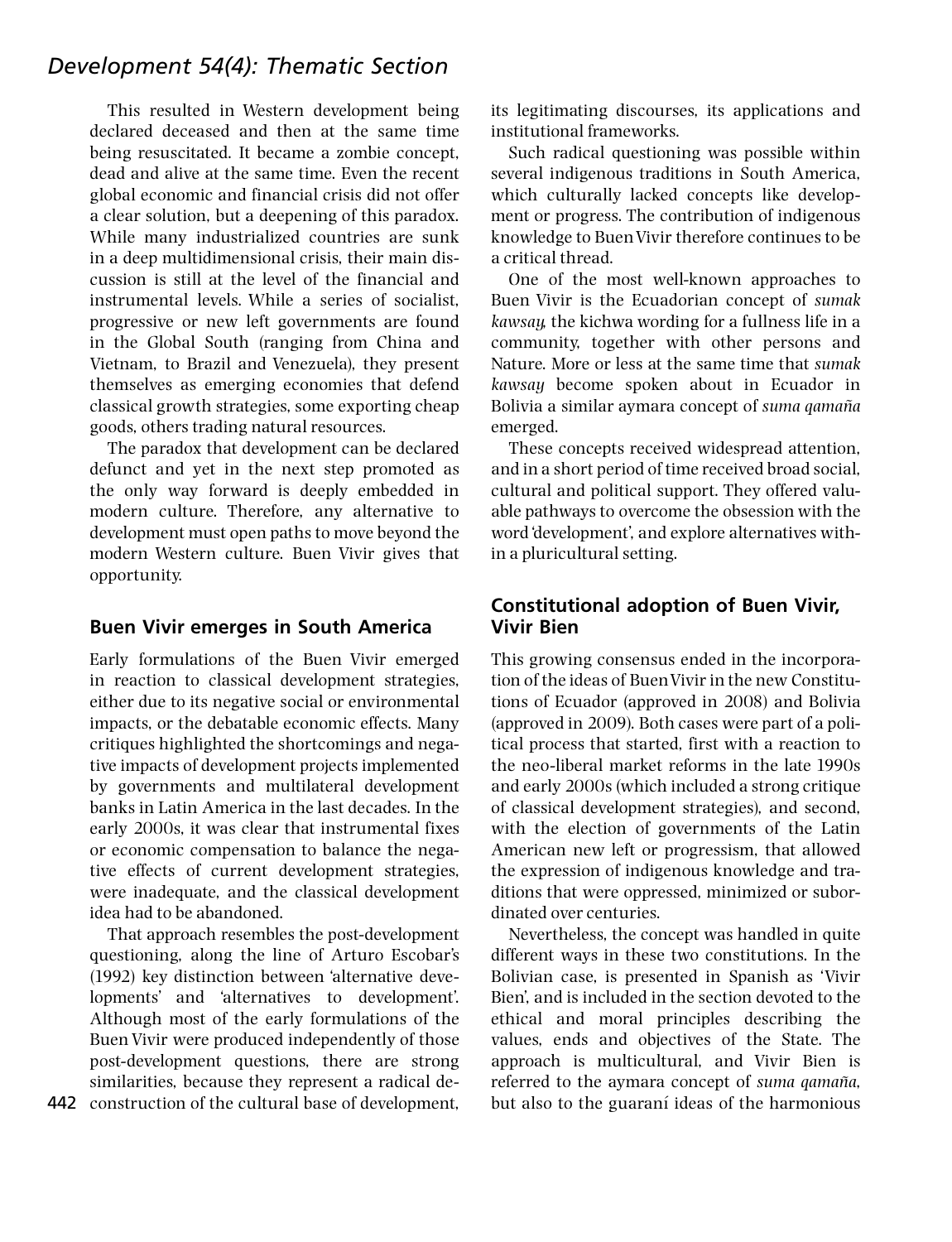living (ñandereko), good life (teko kavi), the land without evil (ivi maraei) and the path to the noble life (ghapaj ñan). These ideas come from different cultures but all are presented together at the same level, without hierarchies. They are part of a major set of principles linked to other well-known principles, such as unity, equality, dignity, freedom, solidarity, reciprocity, social and gender equity, social justice, responsibility and so on. Furthermore, all the ethical^moral principles, including Vivir Bien, are linked to the economic organization of the State. The Bolivian Constitution introduces an economic plural model (in the sense of diverse cultural origins of economic activities), and its objectives are to increase quality of life and ensure theVivir Bien.

In the new Constitution of Ecuador the conceptual framework is different. Although Buen Vivir is referred to an indigenous concept, the sumak kawsay of the kichwa, is described as a set of rights, which include those referred to health, shelter, education, food, environment and so on. Thus, BuenVivir is not an ethical principle for the State as in Bolivia, but a complex set of several rights, most of them found in the Western tradition, although fitted in a different framework. These are in the same hierarchy level with another set of rights, that include, among other, those of freedom, participation, communities, protection, and also the rights of Nature (one of the other striking innovations in the Ecuadorian text). These sets of rights should be fulfilled in an intercultural framework, respecting their diversity, and in a harmonious coexistence with Nature.

Along a parallel pathway was the adoption of BuenVivir based on rights in the Ecuadorian Constitution that brings together a'BuenVivir regime' with a 'development regime'. This leads to a development program or strategy needing to be articulated and functional within the framework and objectives of Buen Vivir. This formulation is impressive, because it move away from the classical approach where a classical development strategy determines and limits economic and social life (Walsh, 2010, for further analysis). In contrast, the Ecuadorian approach requires that the economic, political, social, cultural and

environmental areas should be arranged to guarantee the sumak kawsay.

As indicated, there are differences between the two constitutions. While the Bolivian one is focused on BuenVivir as an ethical principle, that of Ecuador offers a stronger approach because the concept is conceived as a plural set of rights. The Bolivian formulation offers more options for cultural diversity than the Ecuadorian, but does not include Buen Vivir as a right. The Ecuadorian text clearly stated that development in line with BuenVivir is required to fulfil the rights of Nature or Pachamama (with a biocentric posture that recognizes intrinsic values in the environment). The Bolivian text does not recognize intrinsic values in Nature, and the environment is presented within the classical third generation human rights (quality of life and protection of the environment).

# A plural endeavour

The presentation of Buen Vivir in the Constitutions of Bolivia and Ecuador are good examples of present day debates in South America. In both the contributions of indigenous knowledge are key elements in these endeavours, particularly those based on the aymara, quechua and kichwa Andean traditions.

But Buen Vivir is not limited to those framings, there are similar or analogous frameworks found in many other cultures. Besides the *quarani* (as mentioned in the case of Bolivia), other examples are: the idea of the good life, shiir waras, of the shuar of Ecuador, or the harmonious living, küme mongen, of the mapuches of Chile. These and other understandings of BuenVivir have existed for centuries, but are only now being drawn into the debate around development.

These approaches to Buen Vivir are distinct fromWestern knowledge rooted in the modernity. In fact, most of them have emerged as expressions of a decolonial efforts, attempts to strengthen cultural identities. Nevertheless, Buen Vivir should not be understood as a return to a distant Andean past, pre-colonial times. It is not a static concept, but an idea that is continually being created.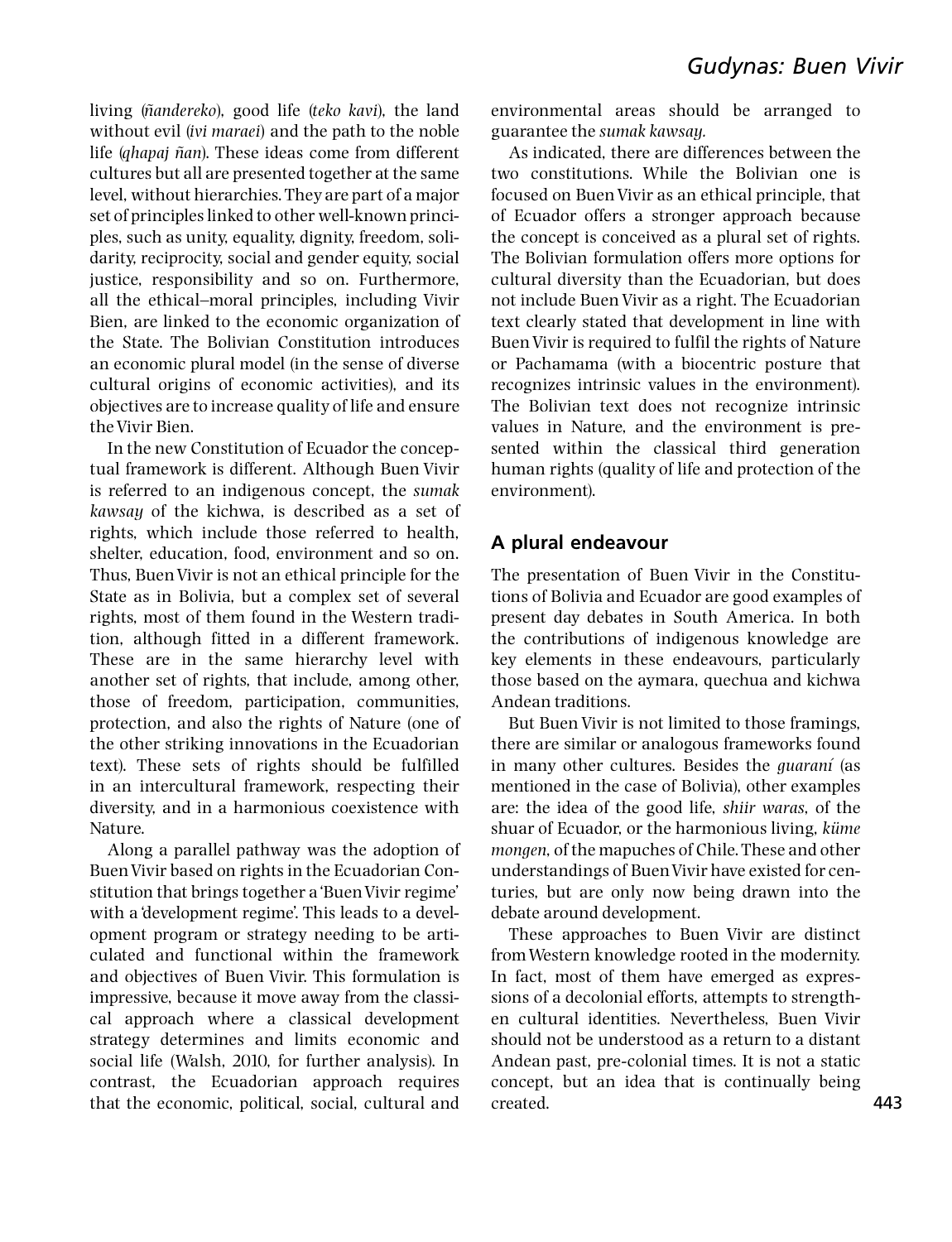#### Fluid knowledge: suma gamaña

The Bolivian idea of *suma qamaña* is an excellent example of this powerful process. Although extremely popular, both inside and outside Bolivia, there is strong evidence that suma qamaña is not found in the every day life of aymara rural communities, but that the terms were a recent creation, by the aymara sociologist Simón Yampara. His work offers a detailed and sophisticated elaboration of traditional knowledge that responds to the present challenge imposed by classical development (Yampara, 2001, and personal interviews in La Paz, 2011).

Yampara understands that the suma qamaña is not restricted to material well-being, as expressed in the ownership of property or consumption at the heart of capitalist societies, but is a harmonious balance between material and spiritual components, which is only possible in the specific context of a community, which is social but also ecological. This social and ecological conception of community is linked to the Andean concept of the ayllu, where well-being encompasses not only persons, but also crops and cattle, and the rest of Nature. The classical Western dualism that separates society from Nature vanishes under this perspective, as one contains the other, and they are not separable.

Following this path, some ideas of BuenVivir in the highlands of Bolivia and southern Perú, could be also formulated as a'common germination of a good life'. This is because features described in Western terms as quality of human life, should be cultivated and nurtured in a social^natural continuum.

# Buen Vivir as a multilayered political process

As suma qamaña is a recent formulation, it is also an example of powerful cultural innovations and capabilities rooted in the indigenous knowledge and traditions, to face current development strategies. Therefore, Buen Vivir expresses a process, that is now underway which offers new answers 444 to post-development questions, while reinforcing

cultural identity and promoting alternatives to Western Modernity.

All these different ideas of BuenVivir are specific to each culture, with its own language, history, specific social and political contexts, and placed in diverse environments. Thus, the Ecuadorian sumak kawsay is not identical to the guaraní ñandereko, and these two are different from all the others. There is no room for an essentialist position. Furthermore, is not possible to identify one idea of the Buen Vivir as the best one that became a standard reference to be followed by all others indigenous groups in Latin America. As an example, the suma qamaña position is only possible in the cultural and ecological landscapes of the Andes. There is no sense in trying to apply the concept to other regions; other cultures will have to explore and build their own Buen Vivir. The term BuenVivir is best understood as an umbrella for a set of different positions (Gudynas, 2011).

#### Buen Vivir in the borders of modernity

BuenVivir is not restricted to indigenous postures. Similar approaches are found in other mixed or multicultural settings. A good example is the 'quiet life' of the 'cambas' of the forest at northern Bolivia, resulting from more than 150 years of mixing and hybridization of different ethnic groupings. Their defense of the well-being, security, happiness and identity in tropical forests, is the result of a today's cultural mix.

Other approaches to the Buen Vivir came from some small, usually marginalized or neglected, critical positions within modernity, which are critical of classical development and its deviations. I would like to mention three cases that give examples of different possible linkages with the indigenous traditions. The first one, are the critical studies on development in general, and post-development in particular such as those around the work of Escobar. In this case, most of the relations are of mutual reinforcement with ideas like *suma qamaña* or *sumak kawsay*.

The second one, are radical environmental postures, particularly deep ecology and other biocentric approaches (Naess, 1989). They reject the anthropocentric perspective of modernity,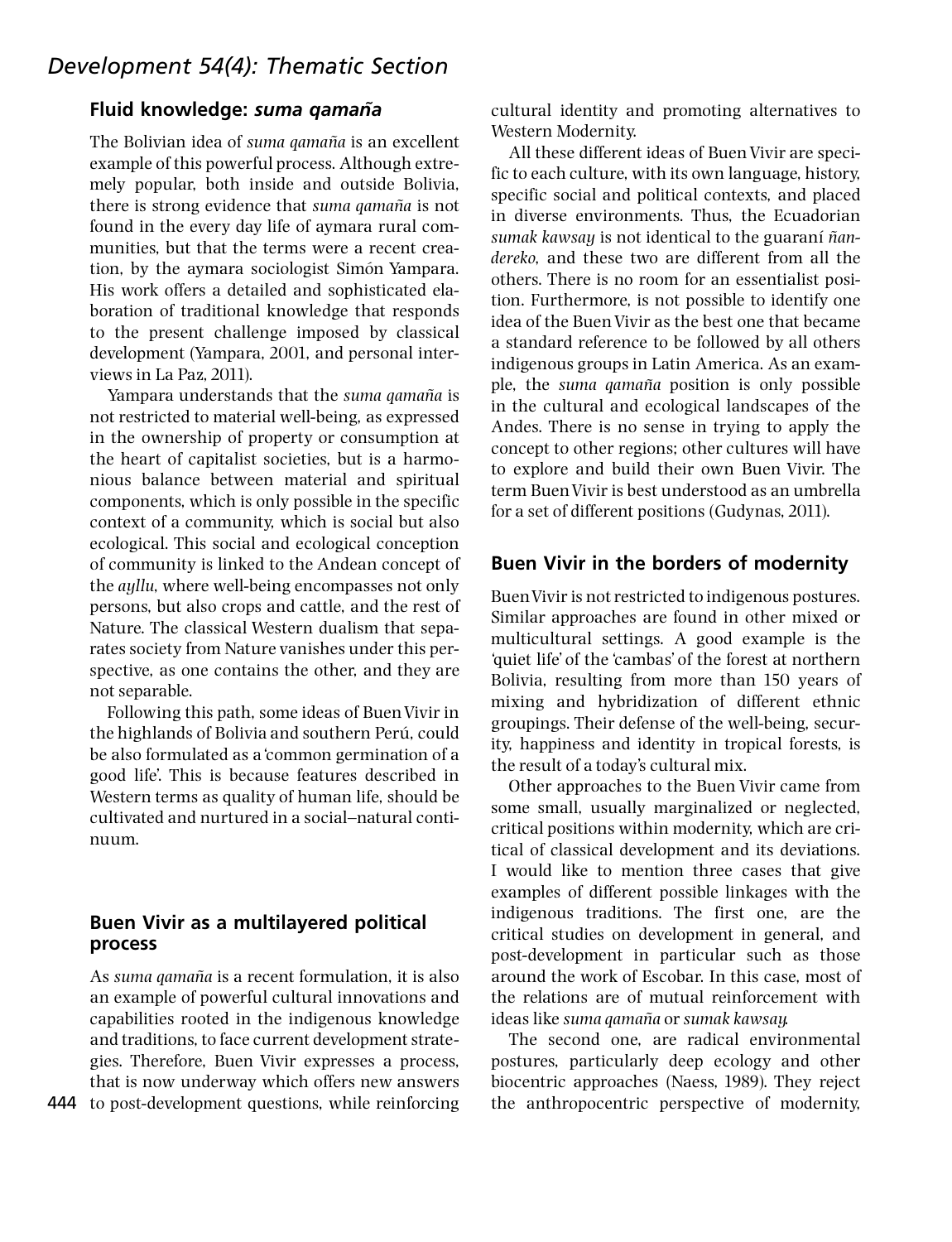and their recognition of intrinsic values in the environment is analogous to postures found in several indigenous perspectives of Buen Vivir, particularly from the indigenous nations at tropical forests.

The last position comes from feminist perspectives, with their radical view of gender roles and its links with societal hierarchies but also domination over Nature (Saunders, 2002). In this case, the relation of learning and openness to other views is reversed, as most indigenous traditions have a difficult time acknowledging gender inequalities and the importance of recognizing women's agency and power, so this critical Western approach offers valuable insights to them.

These and other examples shows that Buen Vivir should not be conceived as a position limited to non-Western knowledge, but as useful concept that can support and enhance critical traditions looking for alternatives to development. The critical approaches to development can complement the indigenous traditions, and vice versa.

#### The core of common ideas

Although BuenVivir is a plural endeavour, there is a set of common ideas that provides unity to the perspective and allows us to draw some borders around the concept. First of all, BuenVivir can be considered as a platform where critical views of development are shared. All positions consider alternatives not as an instrumental fixing of current strategies, but as a replacement of the very idea of development. Therefore, this is a platform also in a literal sense, because it provides the ground to move towards alternatives to development.

All positions promote ethical perspectives that are grounded in values. They are a reaction against the conventional domination of utilitarian values, particularly expressed in the reductionism of life to economic values and the subsequent commoditization of almost everything. BuenVivir acknowledges that there are several ways to give value, such as esthetic, cultural, historical, environmental, spiritual and so on. The omnipresence of capital categories (such as human capital or natural capital) are resized to be just one way to give value and included within broader frameworks (usually based on the idea of patrimony). Last, but not least, intrisinc values are recognized, and Nature becomes a subject; human beings as the only source of values are therefore displaced.

The vision promoted by Buen Vivir strongly supports the need to explore alternatives to development beyond conventional Eurocentric knowledge. Thus, decolonization is a component within Buen Vivir proposals (including the work by indigenous intellectuals, but also incorporating ideas promoted among others byWalter Mignolo). This decolonization opens the doors to different sets of understandings, rationalities and feelings of the world.

But on the other hand, the Buen Vivir also respects its internal plurality of conceptions, without hierarchies. The classical liberal approach of multiculturality is insufficient to this purpose, so an intercultural position is followed. BuenVivir is more than a simple coexistence or juxtaposition of different cultures, because they interact in dialogue and praxis focused on promoting alternatives to development.

Buen Vivir promotes the dissolution of the Society ^ Nature dualism. Nature becomes part of the social world, and political communities could extend in some cases to the non-human. These include, as examples, the proposals of the biocentric environmental perspective, but also indigenous positions that recognize that the nonhuman (either animals, plants, ecosystems or spirits) have will and feelings. Thus, the polis is expanded, and the concept of citizenship is widened to include these other actors within environmental settings.

Buen Vivir moves away from the prevalence of instrumental and manipulative rationality. It rejects the modern stance that almost everything should be dominated and controlled, either persons or Nature, so as to become a means to our ends. Furthermore, the Buen Vivir does not endorse the classical understanding of a unidirectional linear progression of history, following a precise path, as several directions are possible.

Lastly, the Buen Vivir as a platform is not restricted to a material dimension, as it is also a common dimension of BuenVivir to share feelings 445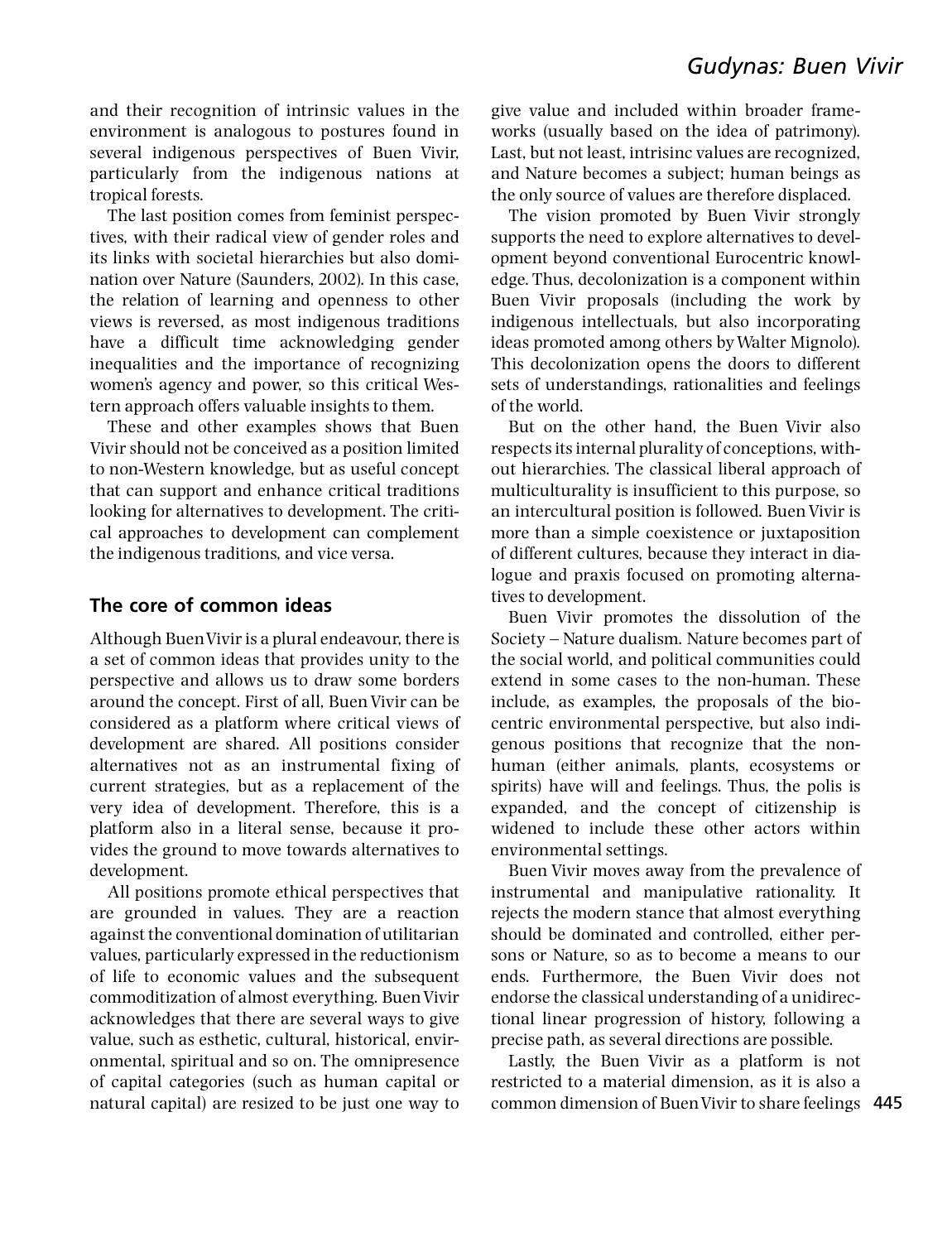# Development 54(4): Thematic Section

and affections. Buen Vivir is expressed in the experiences of happiness and sadness, in rebellion and compassion, as illustrated in the experiences of many social movements.

#### Controversies and overlaps

The Buen Vivir has been the target of heated criticism. Critics see BuenVivir as a mystical return to an indigenous past, lacking any practical strategy. This is not the case, in some contexts, Buen Vivir presents precise proposals and strategies. These include reforms in legal forms, introduction of environmental accounting, tax reforms, dematerialization of economies and alternative regional integration within South America. These proposals show that many different and even complex instruments can be handled under the Buen Vivir framework. In a very simple example, the Buen Vivir will not stop building bridges, and will not reject the use of Western physics and engineering to build them, but the ones that it will propose may well have different sizes and materials, will be placed in other locations, and certainly will serve local and regional needs and not the needs of global markets.

As Buen Vivir rejects growth as the mean of development, it could be assumed that are wide overlaps with the ideas of the 'degrowth' movement.To deal with this, it is important to recognize that there are at least to main perspectives of degrowth: one follows Latouche (2009), presenting degrowth as a political slogan; the other is more restricted, and propose a 'sustainable degrowth' strategy (Martínez-Alier et al., 2010).

In the first case, there are several coincidences with Buen Vivir, as both reject growth as the main objective of development, and there is a shift to an austere life style, oriented to the quality of life. Nevertheless, other differences remains in place, particularly because Buen Vivir gives a strong attention to different ethical settings, incorporates spiritual positions, and is strongly intercultural.

The second approach, although more detailed, still moves around the 'growth' criteria. So some Buen Vivir components like the dissolution of the 446 duality with Nature or the recognition of intrinsic values, are not incorporated.Words are not innocent, and the insistence to use degrowth is problematic in the Global South. A first reaction is to interpret degrowth as a call to reduce the consumption and means of life of the poor. BuenVivir is broader category, where degrowth is not an objective, but a consequence.

Other related overlaps are found between Buen Vivir and some ideas of the socialist tradition. As the BuenVivir moves in a post-capitalist direction, it is common for many people to assume that it is a new type of socialism or that there is a socialist trend towards the Buen Vivir. Nevertheless, present day formulations of the 'XXI century socialism' are still within the modern tradition, and do not incorporate a strong environmental component, and are not intercultural.

A'socialist sumak kawsay' has been proposed by René Ramírez, planning secretary of Ecuador, described as bio-social, republican and egalitarian  $(Ramírez, 2010)$ . His approach is to present a series of conditions and reformulations of the socialist tradition, such as the 'bio' component (referring to the rights of Nature) or 'republican' one (addressing the need for an institutional state framework). On the one hand, the number of modifications leads to the question of whether his proposal should still be considered socialism. On the other hand, some of his conditions are compatible with the BuenVivir perspective, as the rights of Nature, still other tensions remains. This is because Buen Vivir also departs from other key postitions present in the socialist tradition, which is part of the modern rationality, such as, for example, its faith in progress and its materialist perspective.

The Buen Vivir perspective is, in this sense, not only post-capitalist, but also post-socialist. As a platform to explore and build alternatives beyond European modernity, it is moving away from Eurocentric political thought. But, Buen Vivir did not imply a complete rupture with those traditions, but a selective adoption of some critical positions rather than others. Thus, there is a bridge to the Buen Vivir expressed social justice positions, which is not possible with the conservative or neoliberal postitions. To put it simply, we will not be able to move beyond modern thought from the